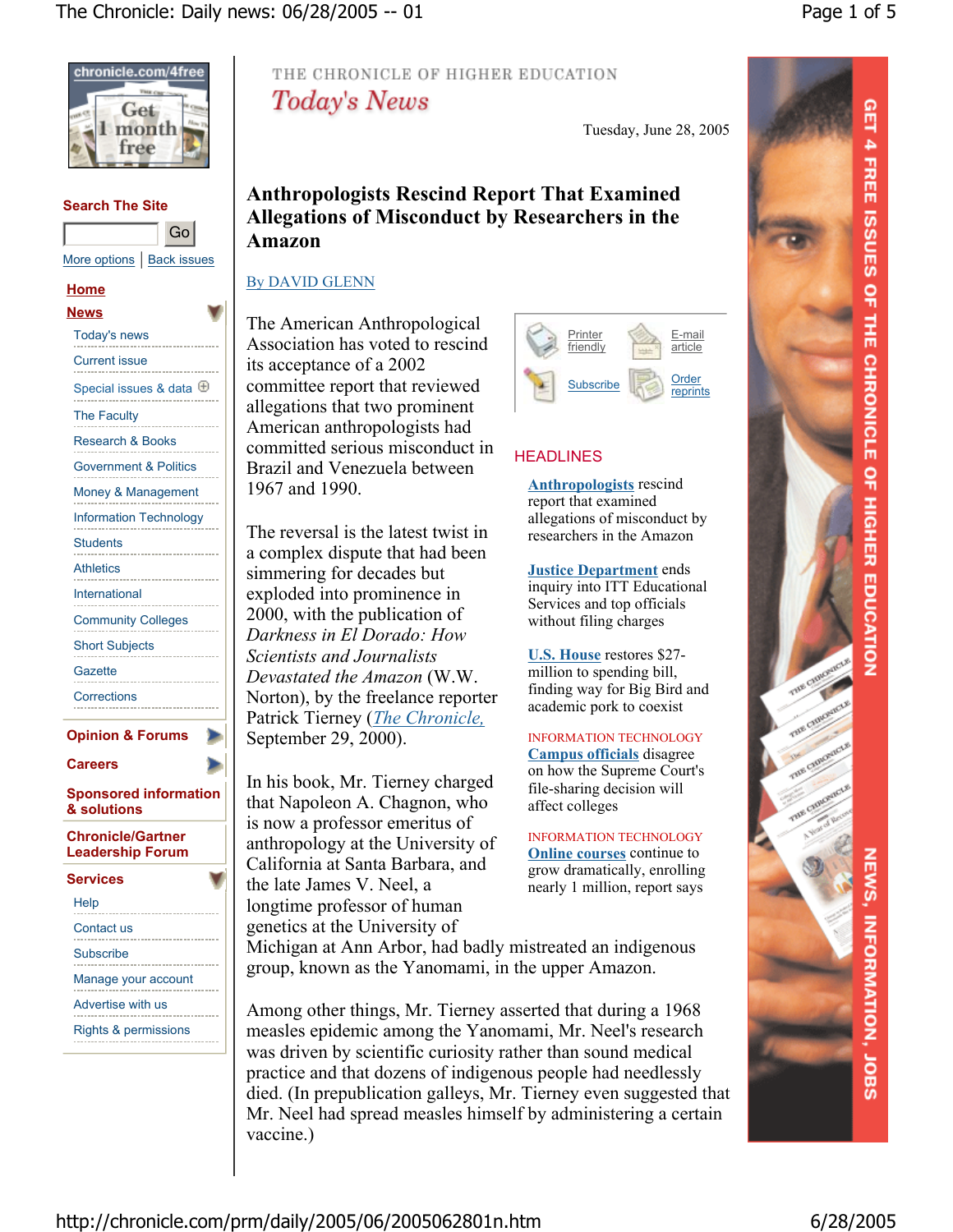

Mr. Tierney also charged that Mr. Chagnon had tacitly encouraged violence among the Yanomami and that he had staged violent scenes in several famous ethnographic films.

Mr. Tierney's book received a huge amount of publicity, and leaders of the anthropology association felt a need to respond. In 2001 they appointed a small committee, known as the El Dorado Task Force, that was instructed to assess the issues raised by the controversy and to recommend ways to improve anthropologists' practices in the field.

The task force was dogged by its own controversies. Critics complained that two of its members had prejudged the case by publicly criticizing Mr. Chagnon's conduct. Another member, Raymond Hames, a professor of anthropology at the University of Nebraska at Lincoln, resigned from the committee because he believed that his past professional association with Mr. Chagnon raised the appearance of a conflict of interest.

The low point may have come in November 2001, when the anthropology association released a preliminary report by the committee. Two of its six members promptly objected, saying that the report contained material that they had neither read nor approved (*The Chronicle,* December 3, 2001). At the association's annual meeting that month, several scholars complained that the report appeared to ignore certain serious allegations in Mr. Tierney's book.

The committee's final report was completed in May 2002 and released to the public two months later. Like other investigative bodies, the committee found that Mr. Tierney's most sensational allegation -- that Mr. Neel had acted negligently during the measles epidemic -- was false. The report found merit in several of Mr. Tierney's other charges, however. The committee encouraged the association to take steps to improve scholars' ethics in the field and the discipline's relationship with indigenous people (*The Chronicle,* July 2, 2002).

The final report came under immediate and heavy criticism from several scholars. Chief among them were Thomas A. Gregor, a professor of anthropology at Vanderbilt University, and Daniel R. Gross, a staff researcher at the World Bank. Mr. Gregor and Mr. Gross charged that the committee's report amounted to a formal inquiry into Mr. Chagnon's and Mr. Neel's behavior, and that, as such, it violated a 1998 resolution in which the association vowed that it would not adjudicate charges of misconduct against its members.

The critics also said that the panel's composition was biased, that Mr. Chagnon had not been afforded due process, and that the association's Web site had propagated (in "comments" pages associated with the task-force report) a new stream of lurid and unsubstantiated allegations against Mr. Chagnon.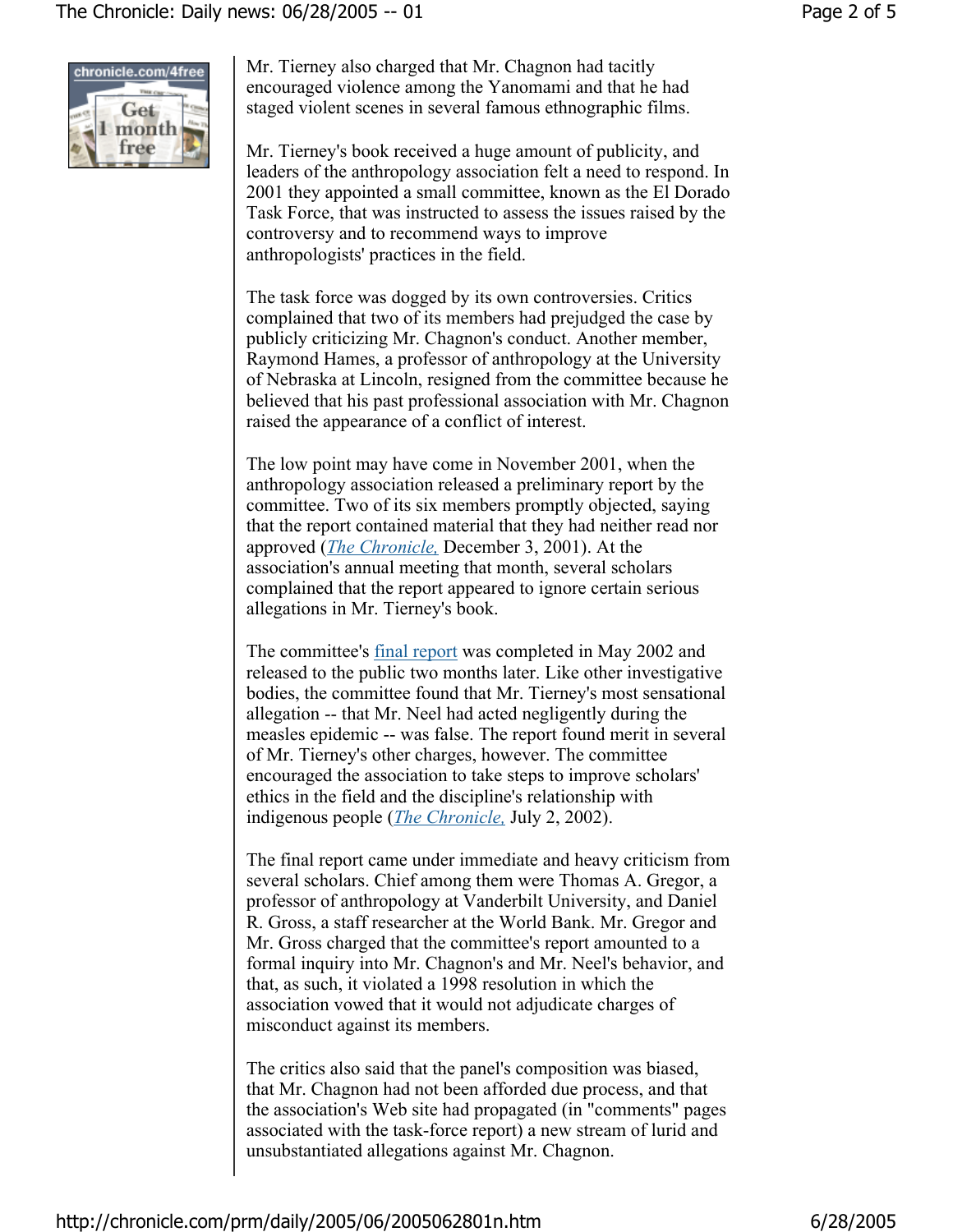Last fall, Mr. Gregor and Mr. Gross offered a resolution to rescind the association's acceptance of the report. The association's members voted on the resolution by mail in April and May, and the results were announced late last week. The resolution passed, 846 to 338.

The resolution requires the association to widely publicize the decision to rescind the report, and to explain the reasons for doing so. It also affirms that "the association will follow its own policies prohibiting ethics adjudications."

Reached by telephone in Uruguay on Monday, Mr. Gross said that he was very pleased by the vote. "The association wasn't equipped to carry out adjudications," he said. "It didn't have the machinery, it didn't have the procedures in place. In any of these cases where grave accusations are made against a colleague, we need to have fair procedures in place."

Mr. Gross suggested that the institutional review boards at Mr. Chagnon's and Mr. Neel's universities were better placed to assess Mr. Tierney's allegations.

Mr. Gross said that he would have no objection if the association continued to post the report on its Web site. He simply wanted it to be made clear, he said, that the report is "the opinion of a group of people, and not the association's official position."

Jane H. Hill, a professor of anthropology and linguistics at the University of Arizona, who was the chair of the task force, said on Monday that she was very disappointed in the referendum's outcome. "We should have done more work to educate people about the meaning of this," she said.

Ms. Hill said that she could have accepted a narrower resolution that affirmed the association's prohibition on adjudicating ethical allegations against its members. But she believes that Mr. Gregor and Mr. Gross's resolution, which rescinds the task force report in its entirety, goes much too far. The committee's recommendations for ethical reforms in anthropological fieldwork have now been struck from the record, she said.

"I think this sends an appalling message," she said. "I'm afraid that the resolution will be read in Latin America by our anthropological colleagues and by politically aware indigenous people as a direct slap at the kinds of agency that they're trying to achieve with international science."

Another scholar said the saga had much to teach the field. "I hope we can move on now to really get a good sense of where ethics lie in the discipline, and how we can evaluate anthropologists fairly and honorably," said Robert Borofsky, a professor of anthropology at Hawaii Pacific University and the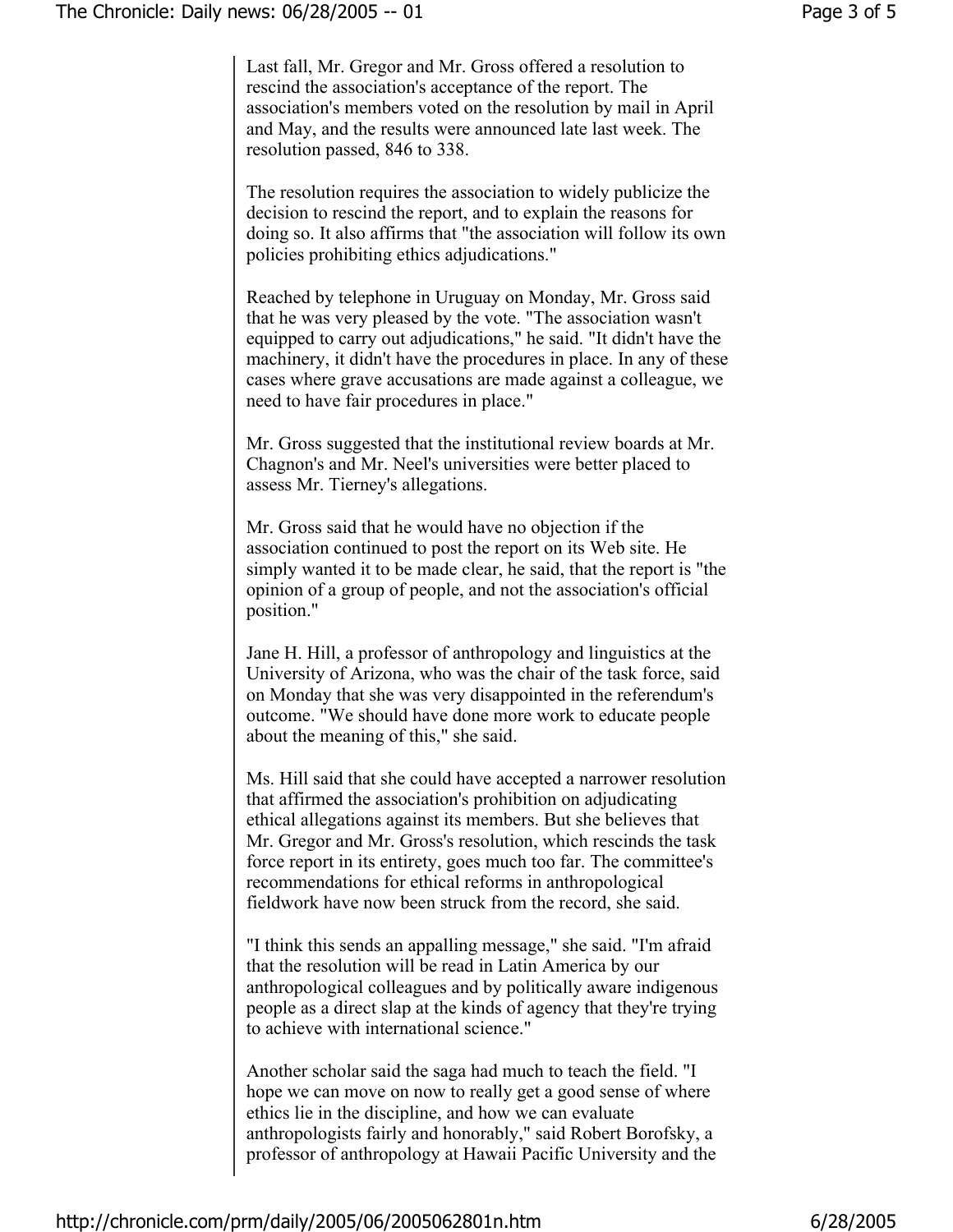author of *Yanomami: The Fierce Controversy and What We Can Learn From It* (University of California Press, 2005).

Mr. Borofsky, who was not a member of the El Dorado Task Force, said he agreed with Mr. Gross that the committee's dueprocess procedures were inadequate. But he strongly disputed the notion that the association should not adjudicate cases of alleged misconduct among its members. He said that he and a colleague would like to revisit some of the material in the report. "We would like to find exact data -- criteria that everyone can agree on -- that we can use for evaluating the accusations against Chagnon," he said, "and decide what might be a fair and honorable way of evaluating Chagnon's actions."

"We need to have procedures in place before the next storm, before the next time the media hounds us with another crisis," Mr. Borofsky said. "We cannot take an ostrich-like view of ethics."

Mr. Borofsky also said that he was startled by how few people voted in the referendum. The association has more than 10,000 members.

Background articles from *The Chronicle:*

- Anthropological Association's Report Criticizes Yanomami Researchers and Their Accuser (7/2/2002)
- Anthropologists Dealing With Yanomami Report Take Steps to Improve Work With Indigenous Groups (5/23/2002)
- Anthropologists Criticize Release of Preliminary Report on Controversy Over Research on the Yanomami (12/3/2001)
- Anthropology Panel Accepts Some Findings, Rejects Others in Controversial Book on Study of the Yanomami (11/27/2001)
- Academic Scandal in the Internet Age  $(1/12/2001)$
- Allegations of Misconduct Roil Anthropologists (9/29/2000)

## Opinion:

- Charges of Wrongdoing by Anthropologists (8/9/2002)
- Anthropology and the Search for the Enemy Within (7/26/2002)

Copyright © 2005 by The Chronicle of Higher Education | Contact us User agreement | Privacy policy | About The Chronicle | Site map | **Help** Subscribe | Advertise with us | Press inquiries | RSS | Today's Home | Chronicle Careers | The Chronicle Review